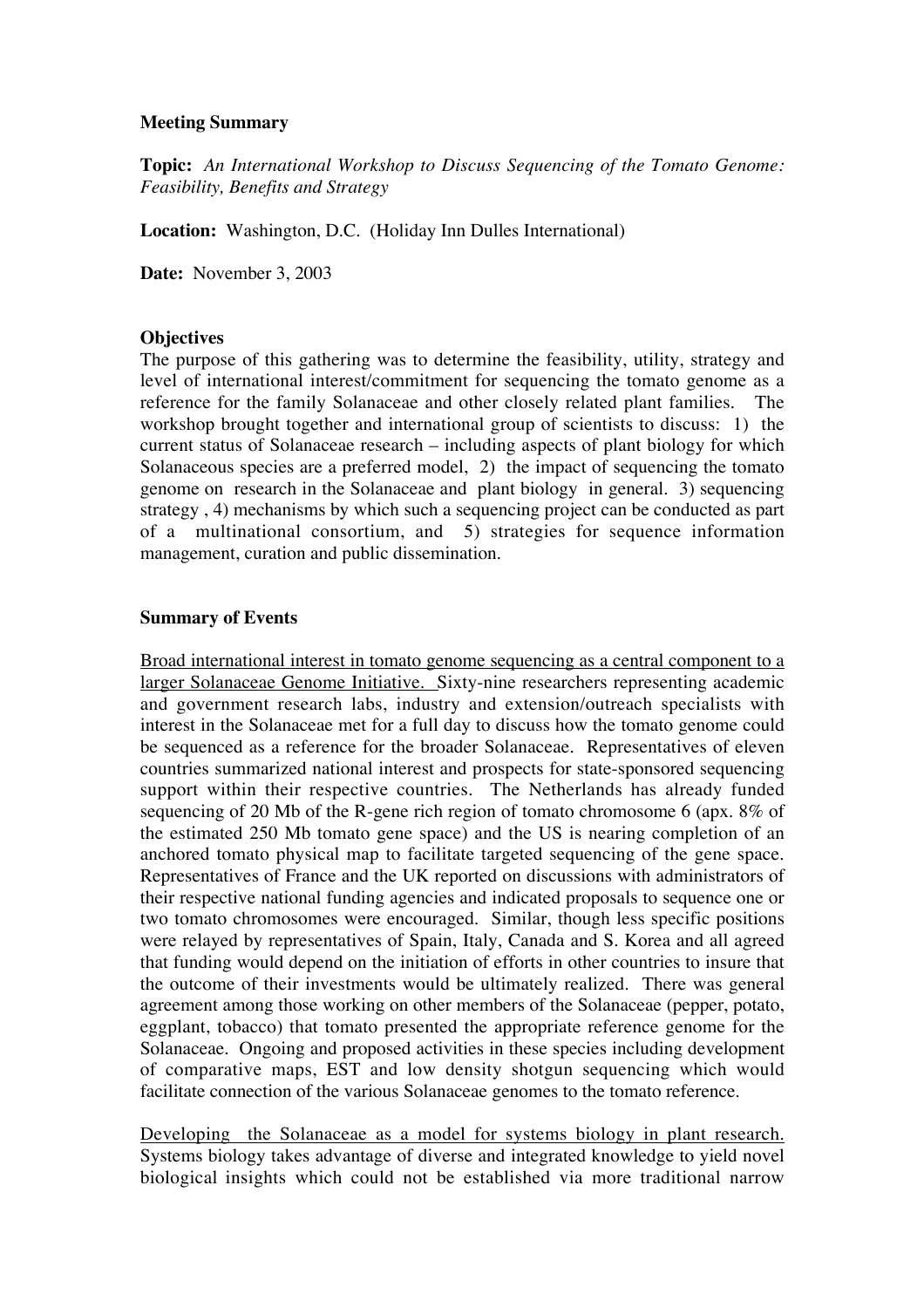analyses. Systems biology is an outcome of the "omics" era and the Solanaceae are positioned to be a model for Systems biology. Following the morning breakout discussion session, summaries of the state of comparative Solanaceae genomics, hostpathogen interactions, fruit and tuber development, ecological genetics, quantitative traits, systematics, germplasm resources, metabolism, and proteomics were presented. A major outcome of these discussions was that there are clear and optimal opportunities for system analysis in the Solanaceae. Comparative maps link the major members of this family to tomato and each other and extensive marker resources are publicly available. Diverse germplasm including large collections of mutations, wild species, and multiple fixed and ordered introgression populations provide unsurpassed allelic variation for simple and quantitative trait analysis. In particular, the use of fixed homozygous introgression collections developed in tomato has facilitated extensive analysis of diverse metabolites and QTLs which can now be linked to mapped gene loci, allelic variation, gene expression and protein accumulation. The repertoire of molecular and germplasm resources available in the Solanaceae make this family and ideal model for systems biology. In addition and as pointed out by several of the discussion presenters, the ease of tomato transformation and its relatively short life cycle (apx. 12 weeks seed to seed) has made tomato an increasingly popular model crop for testing hypotheses developed in model systems such as Arabidopsis, further extending the biological insights that can be gained through the Solanaceae.

## Strategy for tomato genome sequencing.

There was general agreement to sequence the euchromatic gene space of tomato via a targeted minimal tiling approach in which BACs would be anchored to the genetic map and those from the gene space would serve as initiation points for genome sequencing. BAC fingerprinting and end-sequencing would provide the information needed to make additional steps down the tiling path. This approach would also facilitate the division of labor among participating groups/countries based on whole or partial chromosomes thus providing clear references for group and national contributions. There was strong and broad agreement to development of a single virtual entry point for Solanaceae genome sequence and related genomics and systems information to facilitate utility by the user community. A plan for implementation of a mirrored informatics interface that could be developed in multiple participating countries but with a single external face was also viewed positively by the group as the objective of such a plan would be to maximize input and participation while delivering a user friendly and comprehensive product.

#### **Followup and Next Steps**

Given the strong international interest in sequencing the tomato genome and developing the Solanaceae as a model for systems biology, several specific items were agreed upon as next steps.

1) Formation of Steering Committee for the International Solanaceae Genome Project. (ISGP) It was decided that the committee will be comprised of representative scientists from each of the countries actively participating in the ISGP. Marc Zabeau (Belgium) and Dani Zamir (Israel) have agreed to serve as initial co-chairs of this committee and will work with the international community to establish membership of this committee no later than Dec 31,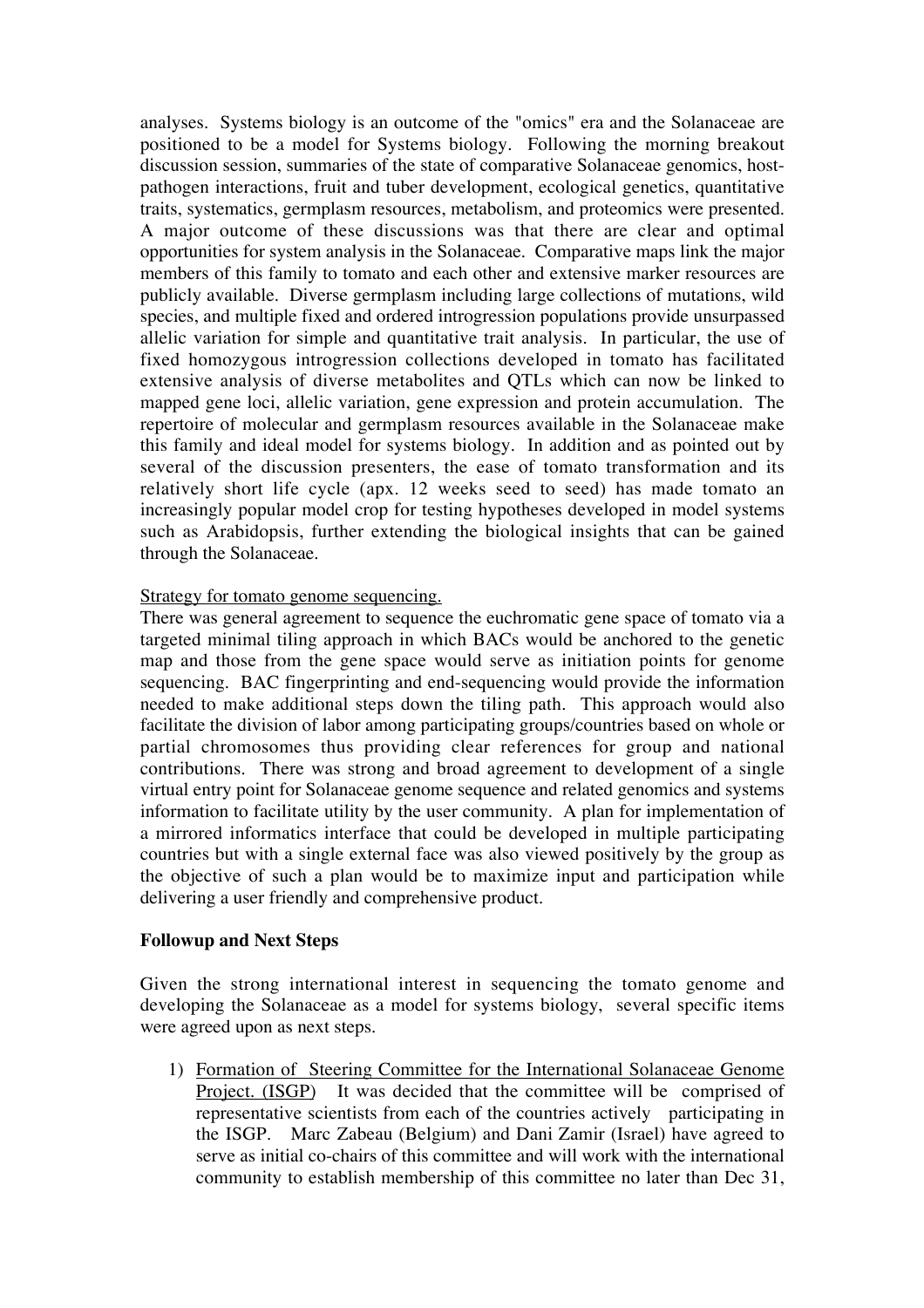2003. This committee will be charged with facilitating and helping coordinate research and funding for the various components of the ISGP. They will also be charged with drafting a "white paper" for the ISGP (see below). The committee will meet annually at the Solanaceae Genomics meeting which will be held annually in one of the participating countries (also see below).

- 2) Drafting of a "white paper" for the Solanaceae Genome Initiative. A white paper describing the goals, components and (where possible) time tables for the ISGP will be drafted and distributed to the participants of the meeting for comments and suggestions no later than December 1, 2003. The goal is to have a final draft of this white paper no later than December 31, 2003 so that various participating countries can use the document to help with planning and funding of the components in which they will be involved.
- 3) Drafting of a "technical document' for sequencing of the tomato genome. A central component of the ISGP is sequencing of the tomato genome. Based on the November 3, 2003 meeting in Washington DC, a general strategy was decided (see earlier section) which would accomplish a fully contiged sequence of the euchromatic portion of the genome. The sequencing project would be conducted in a manner that would allow multi-country participation. To facilitate this central component of the ISGP, a "technical document" describing the specifics of the sequencing project will be drafted and distributed to the participants of the meeting no later than December 1, 2003. The goal is to have a final "technical document" for the sequencing portion of the ISGP completed no later than December 31, 2003.
- 4) Formation of an International Bioinformatics Steering Committee to oversee bioinformatics for the ISGP and especially sequencing of the tomato genome. Lukas Mueller (curator for SGN – Solanaceae Genome Network database/website) has agreed to organize and serve as the chair of this committee*.* This committee will be charged with drafting and overseeing both the bioinformatics components of the ISGP as well as the "technical document" for sequencing the tomato genome. This committee will work hand-in-hand with the ISGP Steering Committee. These bioinformatics components will be contained in the drafts of both the "white paper" for the ISGP and the "technical document" for the tomato sequencing project.
- 5) Establishment of an annual International Solanacaeae Genomics Conference . It was agreed that an annual conference will be held devoted to the topic of genomics research in the Solanaceae. The first meeting will be held in July 2004 and hosted by Holland. The meeting times and locations for the 2005 and 2006 meetings will be decided within the next 6 months. It was suggested that the 2006 meetings might be held at the University of Wisconsin as part of the Solanaceae systematics meetings. Both the ISGP Steering Committee and the Bioinformatics Steering Committee will hold discussion sections at these gatherings.
- 6) Assimilation and distribution of both the powerpoint presentations and digitally filmed copies of the November 3, 2003 Washington DC meeting.